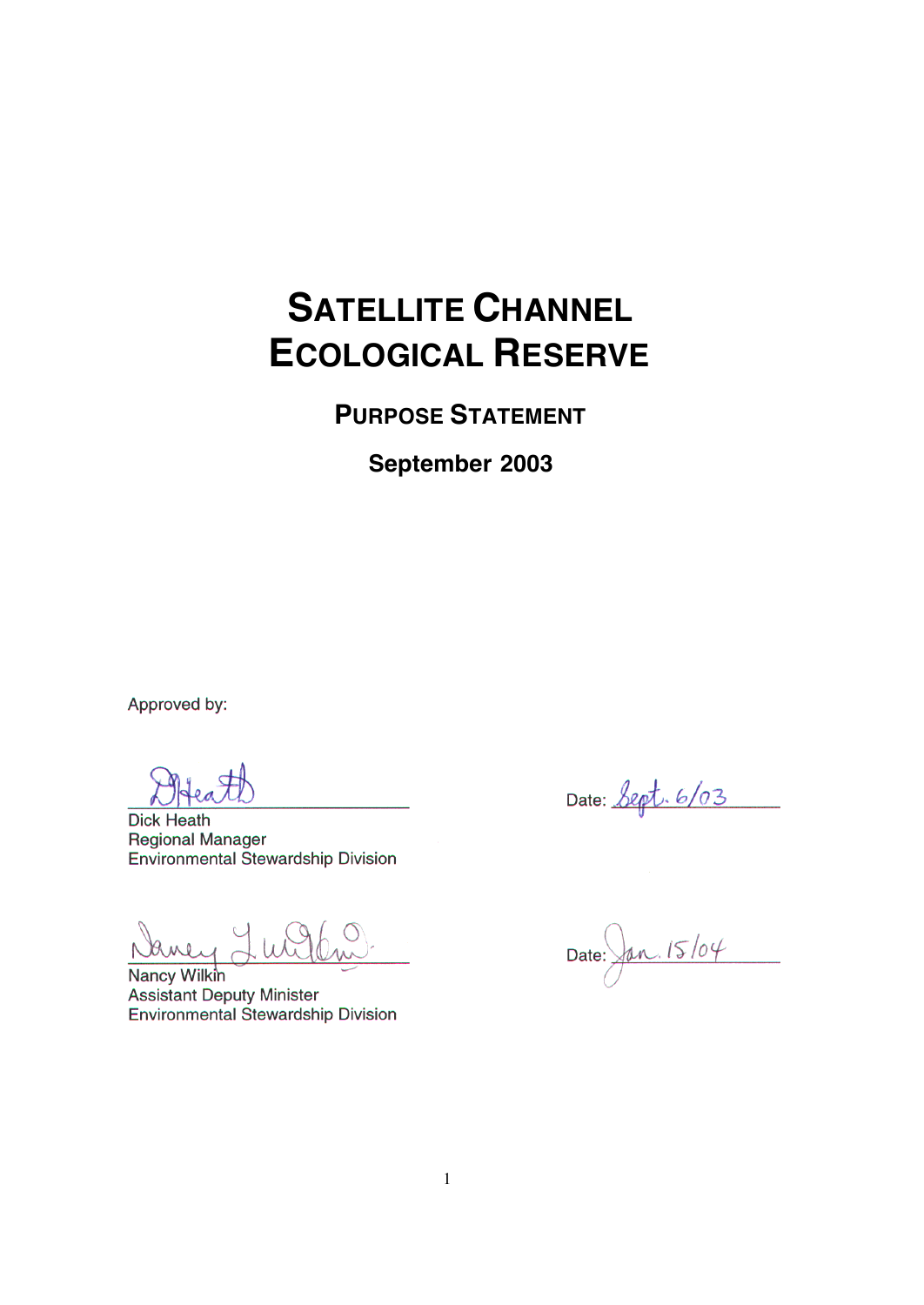## **SATELLITE CHANNEL ECOLOGICAL RESERVE Purpose Statement**

Ecological reserves are areas selected to preserve representative and special natural ecosystems, plant and animal species, features and phenomena. The key goal of ecological reserves is to contribute to the maintenance of biological diversity and the protection of genetic materials. All consumptive resource uses and the use of motorized vehicles are prohibited. Research and educational activities may be carried out but only under permit.

## **Primary Role**

The **primary** role of Satellite Channel Ecological Reserve is to conserve rich benthic communities typical of fine-grained, level-bottom environments in the southern Gulf of Georgia. This 343-hectare ecological reserve is located 200 metres south of Saltspring Island and 200 metres north of Saanich Peninsula. It is the only wholly subtidal marine protected area in British Columbia as it consists only of seafloor habitat. Established in 1975, it was designated to research the effectiveness of protected marine areas as a model for future marine conservation areas. The benthic infauna is diverse in species and high in biomass, with at least 67 species present, of which bivalve and gastropod molluscs, errant and sedentary polychaetes, amphipods and echinoderms are particularly diverse. Nine species have been found to be ecologically significant, and studies over time have shown the benthic communities to be stable. The ecological reserve is also important for migrating marine animals that move through the channel such as octopus, dogfish, salmon, lingcod, wolf eels, killer whales, harbour porpoise and harbour seal.

| <b>Known Management Issue</b>                                                       | <b>Response</b>                                                                                                                                                                         |  |
|-------------------------------------------------------------------------------------|-----------------------------------------------------------------------------------------------------------------------------------------------------------------------------------------|--|
| Methodology of surveying the health of the<br>benthic species populations           | Encourage researchers to survey and monitor site<br>⋗<br>comparing to baseline data reaching back to 1965.                                                                              |  |
| Impacts from dragging and trawling on<br>ecological reserve values                  | Work with the Fisheries and Oceans Canada to<br>⋗<br>ensure fisheries closures over the ecological<br>reserve.                                                                          |  |
| Impact of the Georgia Strait Pipeline<br>crossing (GSX) proposal, should it proceed | $\triangleright$ Review options to minimize disturbance. These<br>options include amending the ecological reserve<br>boundary to encompass even more biologically<br>significant areas. |  |

## **Management Issues**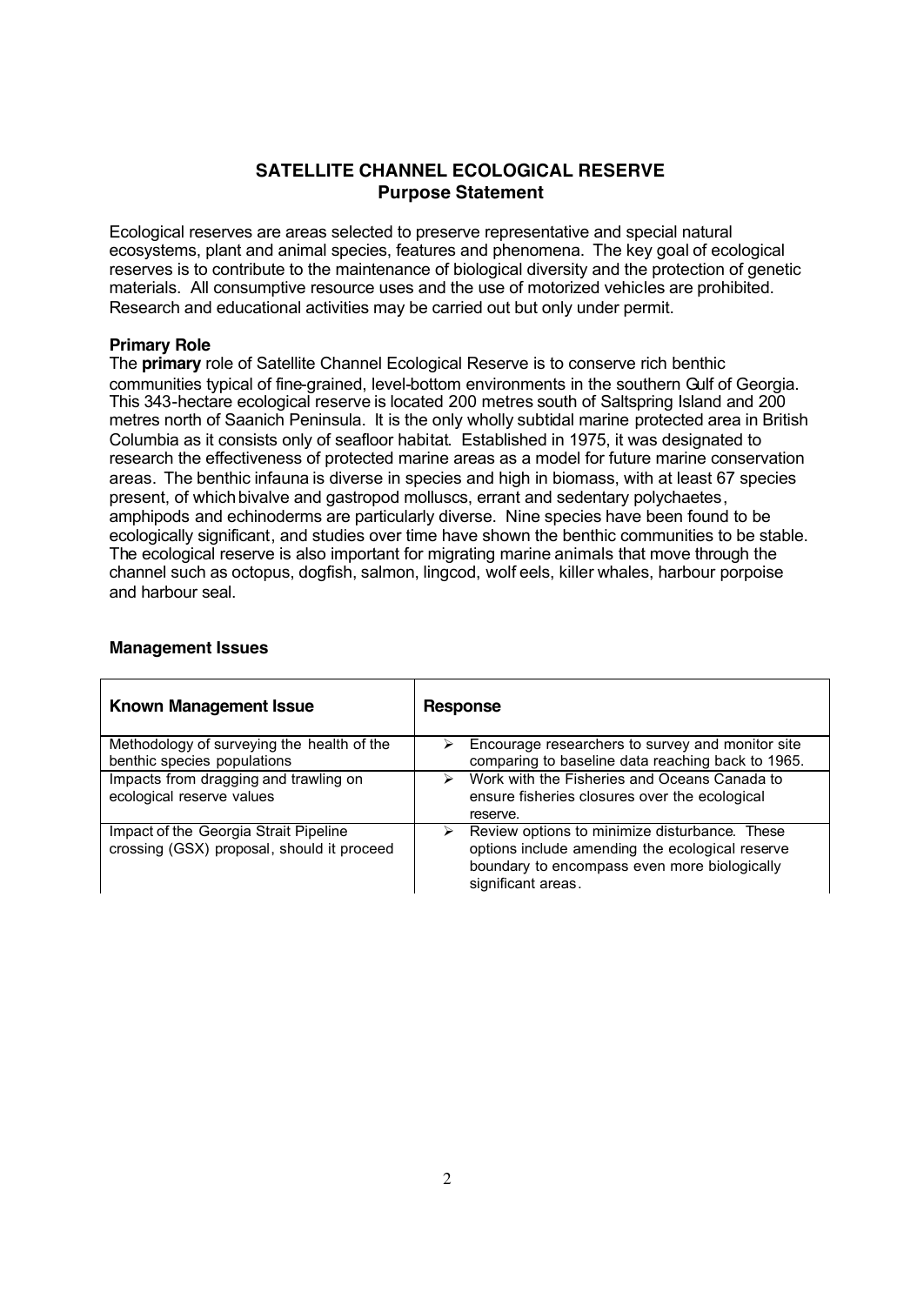| <b>Conservation</b>                                                                 |                |                                                                                                                                                                                                                                                                                                                                                                                                           |  |  |
|-------------------------------------------------------------------------------------|----------------|-----------------------------------------------------------------------------------------------------------------------------------------------------------------------------------------------------------------------------------------------------------------------------------------------------------------------------------------------------------------------------------------------------------|--|--|
| Representation<br>- ecosection                                                      | ⊠              | Satellite Channel Ecological Reserve<br>contributes 4.6% to the representation of the<br>Strait of Georgia Marine Ecosection of which<br>only 0.94% is protected provincially. Satellite<br>Channel's contribution ranks 4 <sup>th</sup> out of 37<br>protected areas representing this ecosection.<br>Helliwell Provincial Park is the largest contributor<br>with 37.5%.<br>No terrestrial contribution |  |  |
| - biogeoclimatic subzone/variant                                                    | $\blacksquare$ | No terrestrial contribution                                                                                                                                                                                                                                                                                                                                                                               |  |  |
| <b>Special Features</b>                                                             | ⊠              | Only completely subtidal protected area in BC.<br>Very high diversity and production of benthic<br>infauna, nine species of which are considered to<br>be ecologically significant.                                                                                                                                                                                                                       |  |  |
| Rare/Endangered Values                                                              | ⊠              | Benthic habitats are under-represented in the<br>provincial protected areas system                                                                                                                                                                                                                                                                                                                        |  |  |
| Scientific/Research Opportunities                                                   | ⊠              | Research on faunal stability, diversity and<br>biomass has been undertaken by University of<br>Victoria biologists since 1965                                                                                                                                                                                                                                                                             |  |  |
| <b>Recreation</b>                                                                   |                |                                                                                                                                                                                                                                                                                                                                                                                                           |  |  |
| Representation<br>backcountry<br>destination<br>travel corridor<br>local recreation |                | Not Applicable<br>Not Applicable<br>Not Applicable<br>Not Applicable                                                                                                                                                                                                                                                                                                                                      |  |  |
| <b>Special Opportunities</b>                                                        |                | None known at this time                                                                                                                                                                                                                                                                                                                                                                                   |  |  |
| <b>Education/Interpretation Opportunities</b>                                       | ⊠              | Offsite interpretation                                                                                                                                                                                                                                                                                                                                                                                    |  |  |
| <b>Cultural Heritage</b>                                                            |                |                                                                                                                                                                                                                                                                                                                                                                                                           |  |  |
| Representation                                                                      |                | Values unknown                                                                                                                                                                                                                                                                                                                                                                                            |  |  |
| <b>Special Feature</b>                                                              | $\mathsf{L}$   | None known at this time                                                                                                                                                                                                                                                                                                                                                                                   |  |  |
| <b>Other Management Considerations</b>                                              |                |                                                                                                                                                                                                                                                                                                                                                                                                           |  |  |
| <b>Other Designations</b>                                                           | $\blacksquare$ | Not Applicable                                                                                                                                                                                                                                                                                                                                                                                            |  |  |